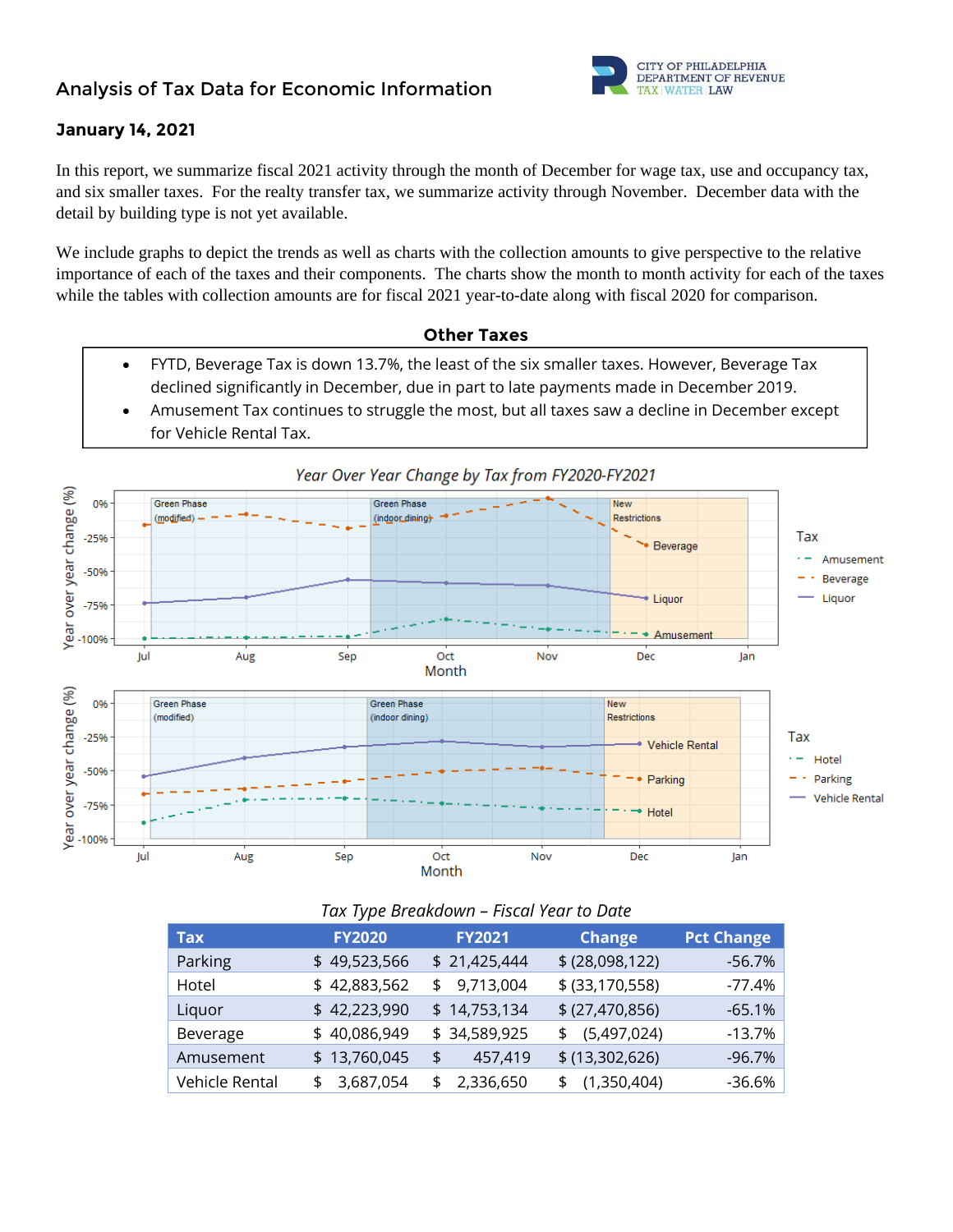

## **Analysis of Tax Data for Economic Information Use and Occupancy Tax (U&O Tax)1**

- Fiscal year to date, total U&O Tax collections are down 11.7% compared to FY 2020. Total collections improved from November to December; they were down 12.8% in November, but flat in December compared to last year.
- U&O Tax collections from all building types improved in December, except for the three types most affected by the new restrictions: retail, amusement, and restaurant/bars.



|                          |                  |                  |                     | <b>Pct</b>    |
|--------------------------|------------------|------------------|---------------------|---------------|
| <b>Building Type</b>     | <b>FY2020</b>    | <b>FY2021</b>    | <b>Change</b>       | <b>Change</b> |
| <b>Office Building</b>   | \$<br>38,601,480 | \$34,930,079     | \$<br>(3,671,400)   | $-9.5%$       |
| Retail                   | \$<br>17,130,288 | \$<br>15,750,997 | \$<br>(1, 379, 291) | $-8.1%$       |
| Other                    | \$<br>13,236,487 | \$<br>11,095,631 | \$<br>(2, 140, 856) | $-16.2%$      |
| Industrial               | \$<br>11,276,920 | \$<br>11,118,466 | \$<br>(158, 454)    | $-1.4%$       |
| Parking Garage           | \$<br>3,444,854  | \$<br>2,846,987  | \$<br>(597, 867)    | $-17.4%$      |
| Misc. Commercial         | \$<br>3,045,387  | \$<br>2,321,035  | \$<br>(724, 352)    | $-23.8%$      |
| Amusement                | \$<br>2,913,788  | \$<br>1,965,325  | \$<br>(948, 463)    | $-32.6%$      |
| Nonprofit                | \$<br>2,781,650  | \$<br>2,044,573  | \$<br>(737,077)     | $-26.5%$      |
| Restaurant/Bar           | \$<br>1,794,460  | \$<br>1,173,836  | \$<br>(620, 625)    | $-34.6%$      |
| <b>Total U&amp;O Tax</b> | \$<br>94,225,313 | \$<br>83,246,929 | \$ (10,978,385)     | $-11.7%$      |

<sup>1</sup> July 2019 payments include annual filers who filed for the first six months of 2019 due to a change in Department of Revenue policy. There are no annual filers for July 2020. "Other" building types include large apartment, parking lot, condo, mixed usage, hotel, bank, utility, small apartment, garage, pier, and unclassified.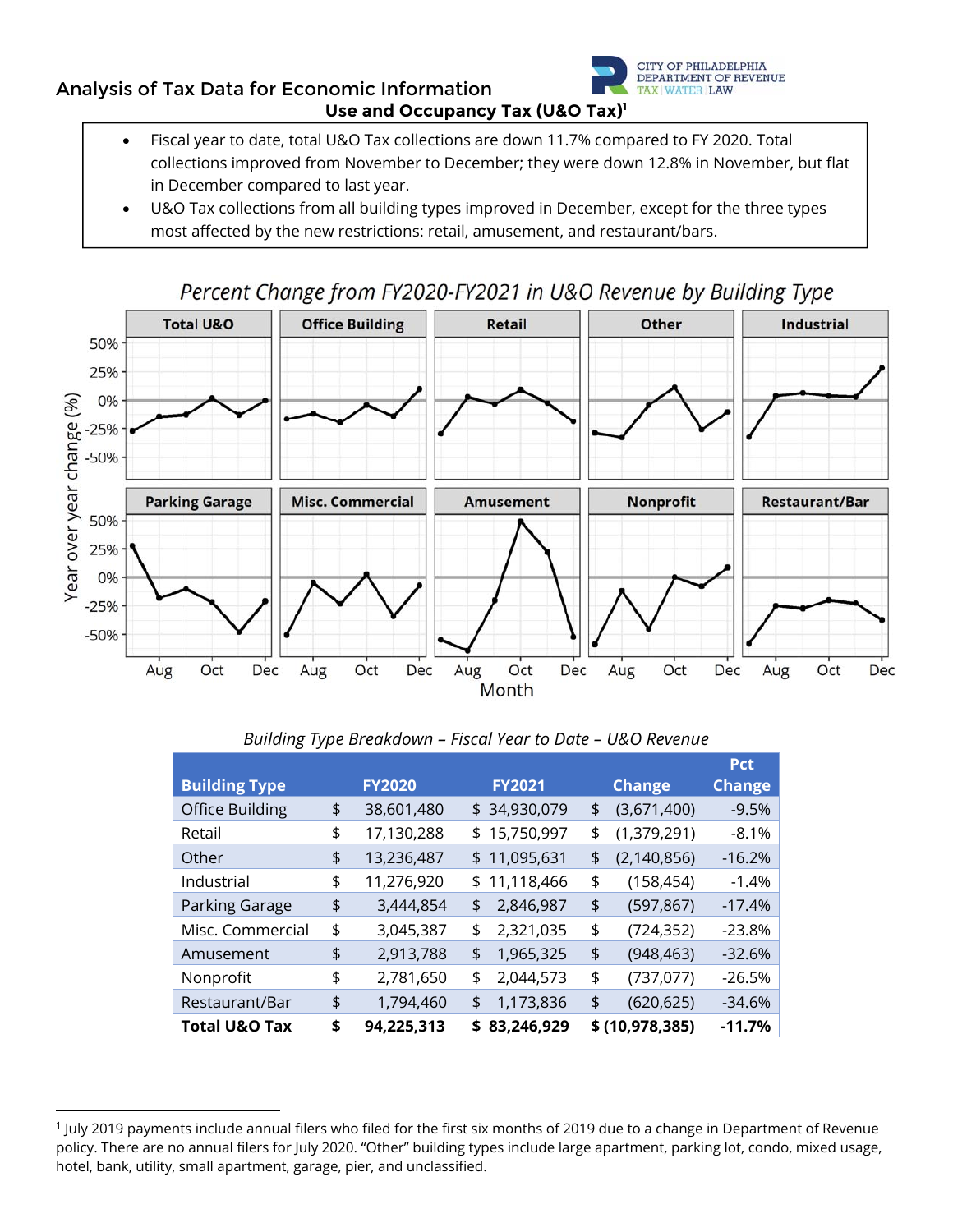### **Analysis of Tax Data for Economic Information Wage Tax2**



- Wage Tax collections were down 10.4% in December 2020 compared to last year and are down 9.3% for the fiscal year to date, July through December.
- The top four industries are down 5.4% fiscal year to date, which includes health and social services (+0.9%), government (+6.0%), professional services (-14.7%), and education (-21.1%). In addition, hospitality/entertainment is down 36.0% and retail is up 1.3% compared to last year.



#### Top-level Industry Breakdown - Year over Year Change - Wage Tax Revenue

#### *Top-level Industry Breakdown – Fiscal Year to Date (July to December) – Wage Tax Revenue*

|                                            |    |               |                   | <b>Percent</b> |
|--------------------------------------------|----|---------------|-------------------|----------------|
| <b>Industry</b>                            |    | <b>FY2020</b> | <b>FY2021</b>     | <b>Change</b>  |
| <b>Health and Social Services</b>          | \$ | 228,273,891   | \$<br>230,220,416 | 0.9%           |
| Government                                 | \$ | 119,920,106   | \$<br>127,123,885 | 6.0%           |
| <b>Professional Services</b>               | \$ | 121,406,553   | \$<br>103,584,424 | $-14.7%$       |
| Education                                  | \$ | 104,248,289   | \$<br>82,214,422  | $-21.1%$       |
| Finance & Insurance                        | \$ | 72,146,815    | \$<br>57,184,148  | $-20.7%$       |
| Manufacturing                              | \$ | 55,678,132    | \$<br>52,192,728  | $-6.3%$        |
| <b>Retail Trade</b>                        | \$ | 49,514,344    | \$<br>50,169,957  | 1.3%           |
| Hospitality & Entertainment                | \$ | 59,459,142    | \$<br>38,059,939  | $-36.0%$       |
| Construction                               | \$ | 37, 157, 467  | \$<br>34,801,661  | $-6.3%$        |
| <b>Transportation and Warehousing</b>      | \$ | 36,934,671    | \$<br>32,893,352  | $-10.9%$       |
| <b>Publishing &amp; Telecommunications</b> | \$ | 39,877,544    | \$<br>30,623,021  | $-23.2%$       |
| Other Sectors (not included in chart)      | \$ | 119,591,545   | \$<br>107,721,219 | $-9.9%$        |
| <b>Total Wage Tax</b>                      | Ś  | 1,044,208,499 | \$<br>946,789,172 | $-9.3%$        |

<sup>&</sup>lt;sup>2</sup> Some industries are excluded from the chart (90.7% of total Wage Tax is accounted for in the industry breakdown chart). July and October data includes quarterly payments processed late.